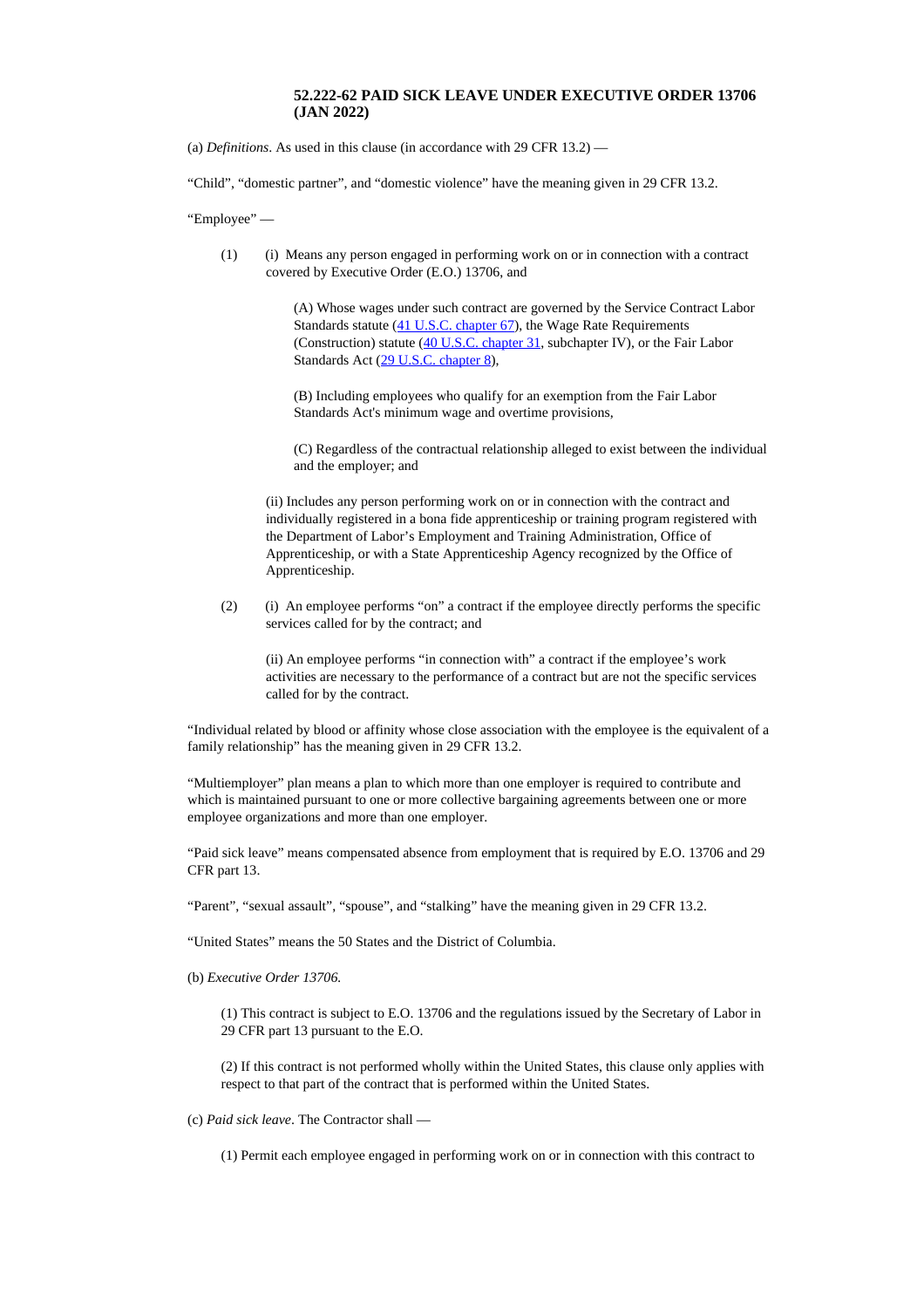earn not less than 1 hour of paid sick leave for every 30 hours worked;

(2) Allow accrual and use of paid sick leave as required by E.O. 13706 and 29 CFR part 13;

(3) Comply with the accrual, use, and other requirements set forth in 29 CFR 13.5 and 13.6, which are incorporated by reference in this contract;

(4) Provide paid sick leave to all employees when due free and clear and without subsequent deduction (except as otherwise provided by 29 CFR 13.24), rebate, or kickback on any account;

(5) Provide pay and benefits for paid sick leave used no later than one pay period following the end of the regular pay period in which the paid sick leave was taken; and

(6) Be responsible for the compliance by any subcontractor with the requirements of E.O. 13706, 29 CFR part 13, and this clause.

(d) Contractors may fulfill their obligations under E.O. 13706 and 29 CFR part 13 jointly with other contractors through a multiemployer plan, or may fulfill their obligations through an individual fund, plan, or program (see 29 CFR 13.8).

(e) *Withholding.* The Contracting Officer will, upon his or her own action or upon written request of an authorized representative of the Department of Labor, withhold or cause to be withheld from the Contractor under this or any other Federal contract with the same Contractor, so much of the accrued payments or advances as may be considered necessary to pay employees the full amount owed to compensate for any violation of the requirements of E.O. 13706, 29 CFR part 13, or this clause, including–

- (1) Any pay and/or benefits denied or lost by reason of the violation;
- (2) Other actual monetary losses sustained as a direct result of the violation; and
- (3) Liquidated damages.

(f) Payment suspension/contract termination/contractor debarment.

(1) In the event of a failure to comply with E.O. 13706, 29 CFR part 13, or this clause, the contracting agency may, on its own action or after authorization or by direction of the Department of Labor and written notification to the Contractor take action to cause suspension of any further payment, advance, or guarantee of funds until such violations have ceased.

(2) Any failure to comply with the requirements of this clause may be grounds for termination for default or cause.

(3) A breach of the contract clause may be grounds for debarment as a contractor and subcontractor as provided in 29 CFR 13.52.

(g) The paid sick leave required by E.O. 13706, 29 CFR part 13, and this clause is in addition to the Contractor's obligations under the Service Contract Labor Standards statute and Wage Rate Requirements (Construction) statute, and the Contractor may not receive credit toward its prevailing wage or fringe benefit obligations under those Acts for any paid sick leave provided in satisfaction of the requirements of E.O. 13706 and 29 CFR part 13.

(h) Nothing in E.O. 13706 or 29 CFR part 13 shall excuse noncompliance with or supersede any applicable Federal or State law, any applicable law or municipal ordinance, or a collective bargaining agreement requiring greater paid sick leave or leave rights than those established under E.O. 13706 and 29 CFR part 13.

## (i) *Recordkeeping*

(1) The Contractor shall make and maintain, for no less than three (3) years from the completion of the work on the contract, records containing the following information for each employee,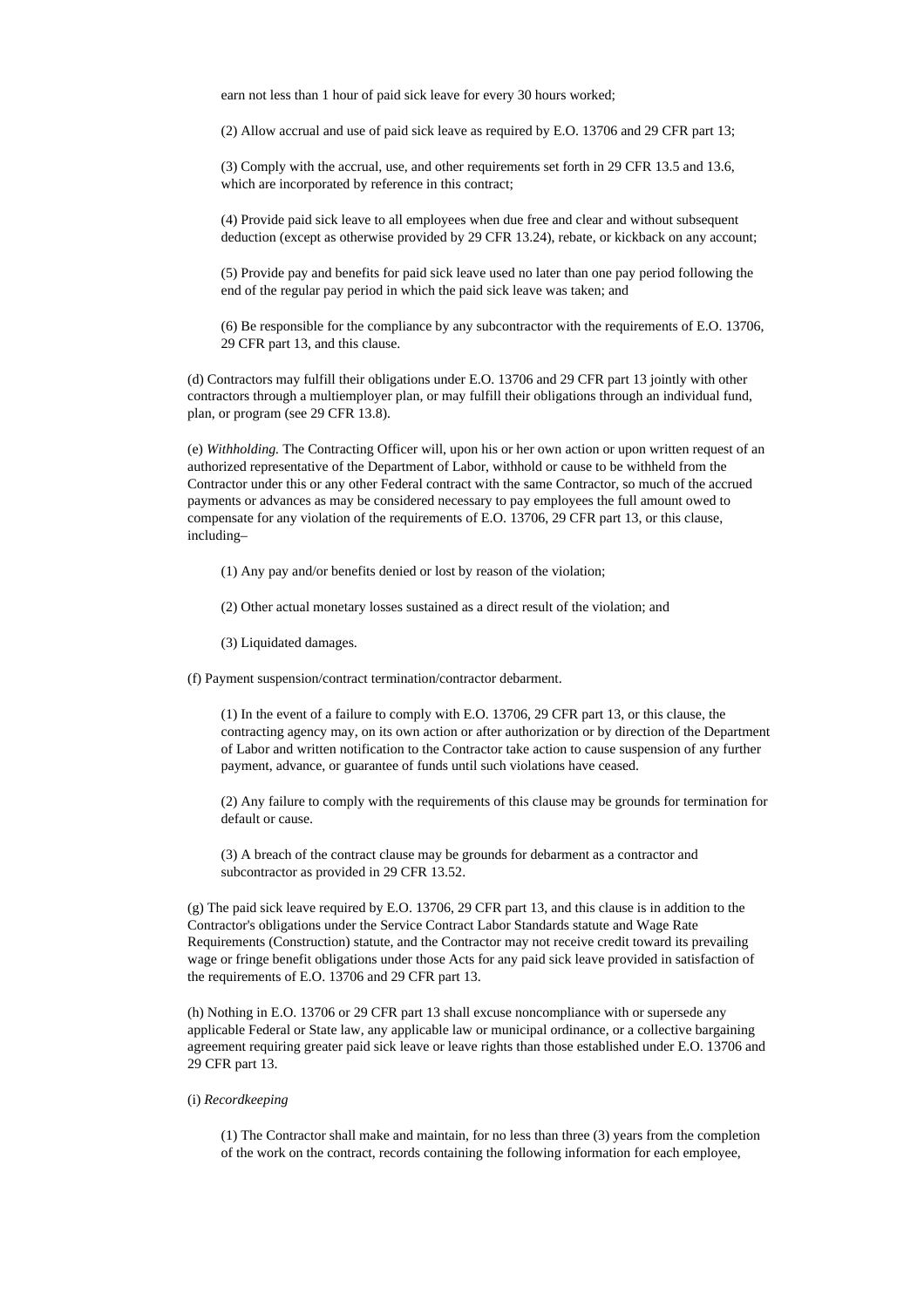which the Contractor shall make available upon request for inspection, copying, and transcription by authorized representatives of the Administrator of the Wage and Hour Division of the Department of Labor:

- (i) Name, address, and social security number of each employee.
- (ii) The employee's occupation(s) or classification(s).
- (iii) The rate or rates of wages paid (including all pay and benefits provided).
- (iv) The number of daily and weekly hours worked.
- (v) Any deductions made.
- (vi) The total wages paid (including all pay and benefits provided) each pay period.

(vii) A copy of notifications to employees of the amount of paid sick leave the employee has accrued, as required under 29 CFR 13.5(a)(2).

(viii) A copy of employees' requests to use paid sick leave, if in writing, or, if not in writing, any other records reflecting such employee requests.

(ix) Dates and amounts of paid sick leave taken by employees (unless the Contractor's paid time off policy satisfies the requirements of E.O. 13706 and 29 CFR part 13 as described in 29 CFR 13.5(f)(5), leave shall be designated in records as paid sick leave pursuant to E.O. 13706).

(x) A copy of any written responses to employees' requests to use paid sick leave, including explanations for any denials of such requests, as required under 29 CFR  $13.5(d)(3)$ .

(xi) Any records reflecting the certification and documentation the Contractor may require an employee to provide under 29 CFR 13.5(e), including copies of any certification or documentation provided by an employee.

(xii) Any other records showing any tracking of or calculations related to an employee's accrual or use of paid sick leave.

(xiii) The relevant contract.

(xiv) The regular pay and benefits provided to an employee for each use of paid sick leave.

(xv) Any financial payment made for unused paid sick leave upon a separation from employment intended, pursuant to 29 CFR 13.5(b)(5), to relieve the Contractor from the obligation to reinstate such paid sick leave as otherwise required by 29 CFR 13.5(b)(4).

(2) (i) If the Contractor wishes to distinguish between an employee's covered and noncovered work, the Contractor shall keep records or other proof reflecting such distinctions. Only if the Contractor adequately segregates the employee's time will time spent on noncovered work be excluded from hours worked counted toward the accrual of paid sick leave. Similarly, only if the Contractor adequately segregates the employee's time may the Contractor properly refuse an employee's request to use paid sick leave on the ground that the employee was scheduled to perform noncovered work during the time he or she asked to use paid sick leave.

(ii) If the Contractor estimates covered hours worked by an employee who performs work in connection with contracts covered by the E.O. pursuant to 29 CFR 13.5(a)(i) or (iii), the Contractor shall keep records or other proof of the verifiable information on which such estimates are reasonably based. Only if the Contractor relies on an estimate that is reasonable and based on verifiable information will an employee's time spent in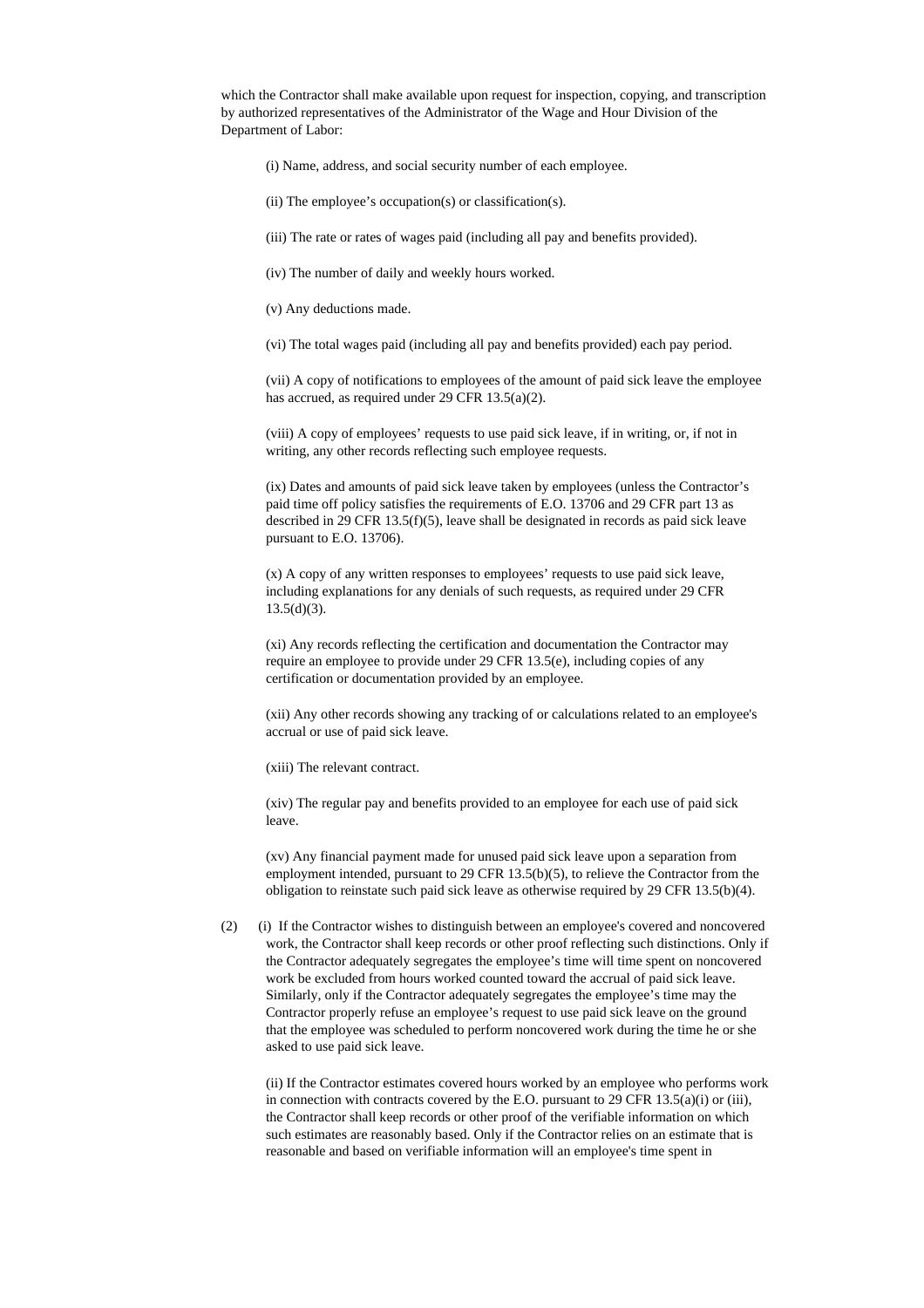connection with noncovered work be excluded from hours worked counted toward the accrual of paid sick leave. If the Contractor estimates the amount of time an employee spends performing in connection with contracts covered by the E.O., the Contractor shall permit the employee to use his or her paid sick leave during any work time for the Contractor.

(3) In the event the Contractor is not obligated by the Service Contract Labor Standards statute, the Wage Rate Requirements (Construction) statute, or the Fair Labor Standards Act to keep records of an employee's hours worked, such as because the employee is exempt from the Fair Labor Standards Act's minimum wage and overtime requirements, and the Contractor chooses to use the assumption permitted by 29 CFR  $13.5(a)(1)(iii)$ , the Contractor is excused from the requirement in paragraph (i)(1)(iv) of this clause and 29 CFR 13.25(a)(4) to keep records of the employee's number of daily and weekly hours worked.

(4) (i) Records relating to medical histories or domestic violence, sexual assault, or stalking, created for purposes of E.O. 13706, whether of an employee or an employee's child, parent, spouse, domestic partner, or other individual related by blood or affinity whose close association with the employee is the equivalent of a family relationship, shall be maintained as confidential records in separate files/records from the usual personnel files.

(ii) If the confidentiality requirements of the Genetic Information Nondiscrimination Act of 2008 (GINA), section 503 of the Rehabilitation Act of 1973, and/or the Americans with Disabilities Act (ADA) apply to records or documents created to comply with the recordkeeping requirements in this contract clause, the records and documents shall also be maintained in compliance with the confidentiality requirements of the GINA, section 503 of the Rehabilitation Act of 1973, and/or ADA as described in 29 CFR 1635.9, 41 CFR 60-741.23(d), and 29 CFR 1630.14(c)(1), respectively.

(iii) The Contractor shall not disclose any documentation used to verify the need to use 3 or more consecutive days of paid sick leave for the purposes listed in 29 CFR  $13.5(c)(1)(iv)$  (as described in 29 CFR  $13.5(e)(1)(ii)$ ) and shall maintain confidentiality about any domestic abuse, sexual assault, or stalking, unless the employee consents or when disclosure is required by law.

(5) The Contractor shall permit authorized representatives of the Wage and Hour Division to conduct interviews with employees at the worksite during normal working hours.

(6) Nothing in this contract clause limits or otherwise modifies the Contractor's recordkeeping obligations, if any, under the Service Contract Labor Standards statute, the Wage Rate Requirements (Construction) statute, the Fair Labor Standards Act, the Family and Medical Leave Act, E.O. 14026, their respective implementing regulations, or any other applicable law.

(j) *Interference/discrimination*.

(1) The Contractor shall not in any manner interfere with an employee's accrual or use of paid sick leave as required by E.O. 13706 or 29 CFR part 13. Interference includes, but is not limited  $to -$ 

(i) Miscalculating the amount of paid sick leave an employee has accrued;

(ii) Denying or unreasonably delaying a response to a proper request to use paid sick leave;

(iii) Discouraging an employee from using paid sick leave;

(iv) Reducing an employee's accrued paid sick leave by more than the amount of such leave used;

(v) Transferring an employee to work on contracts not covered by the E.O. to prevent the accrual or use of paid sick leave;

(vi) Disclosing confidential information contained in certification or other documentation